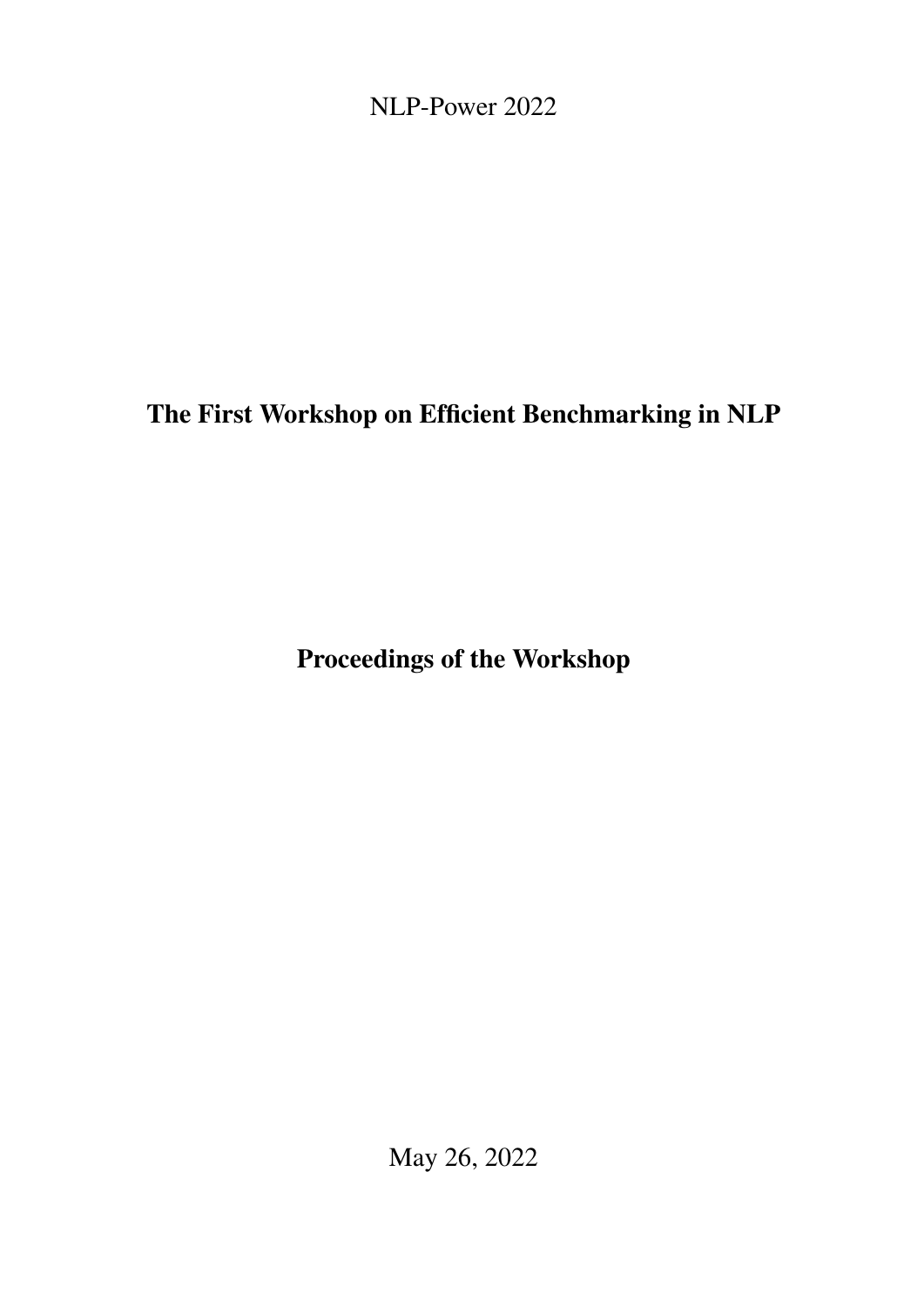The NLP-Power organizers gratefully acknowledge the support from the following sponsors.

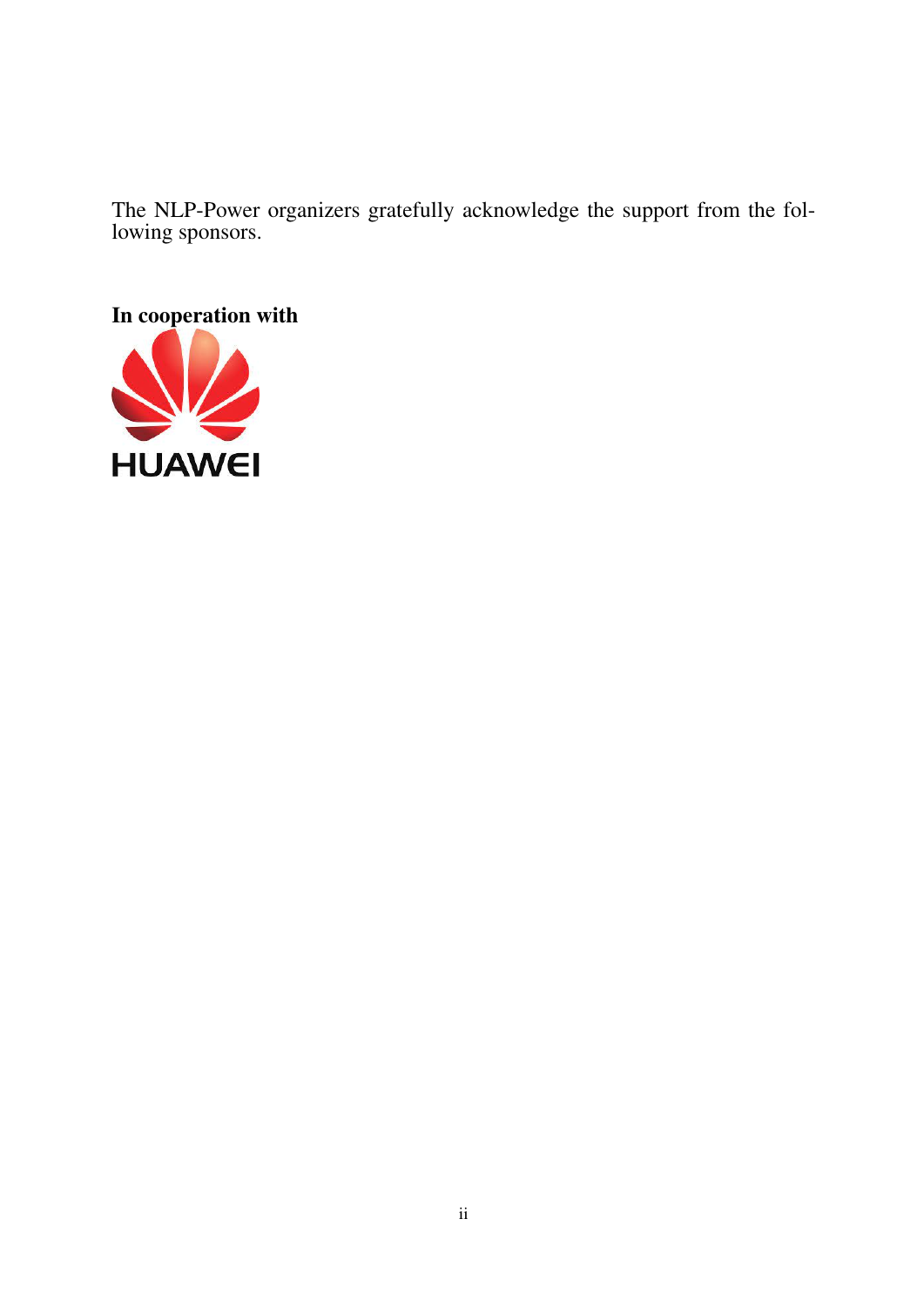©2022 Association for Computational Linguistics

Order copies of this and other ACL proceedings from:

Association for Computational Linguistics (ACL) 209 N. Eighth Street Stroudsburg, PA 18360 USA Tel: +1-570-476-8006 Fax: +1-570-476-0860 acl@aclweb.org

ISBN 978-1-955917-47-6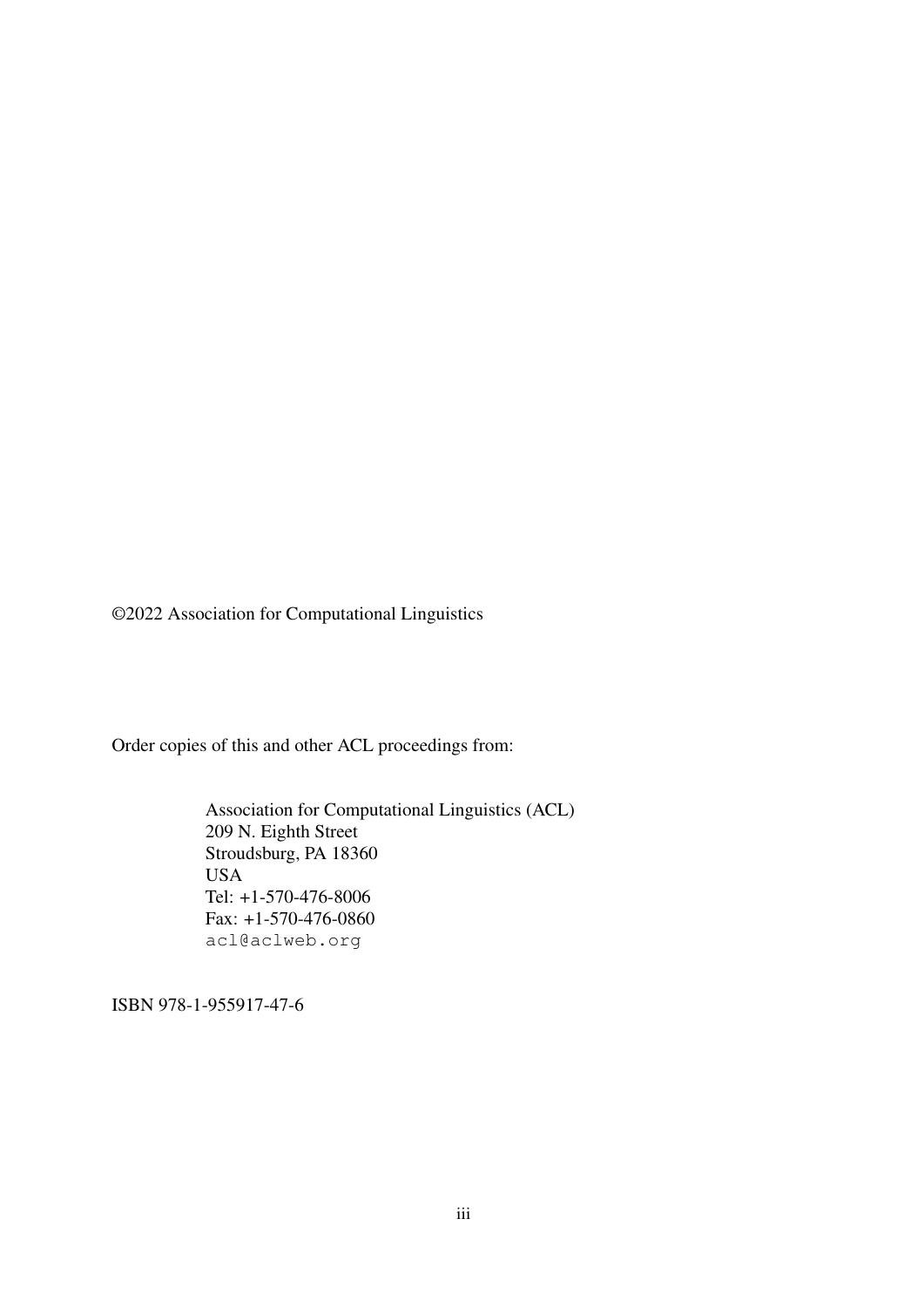## Introduction

NLP Power! is the workshop on efficient benchmarking in NLP.

Benchmarking has become a standard practice for evaluating upcoming models against one another and human solvers; there are still many unresolved issues and methodological concerns. The main idea of the workshop is to bring together researchers that work on benchmarks for natural language processing (NLP) and discuss how benchmarking can be improved to account for computational efficiency, ethical considerations, user preferences, and out-of-domain robustness. The workshop proceedings present the collection of research contributions on the computational efficiency of model evaluation, transfer learning efficiency estimation, evaluation metrics, robustness and bias assessment, and general best practices in benchmarking for NLP.

This is the first time we have organized a workshop with this particular scope of interest. Our workshop is hosted by the 60th Annual Meeting of the Association for Computational Linguistics (ACL 2022). Our program committee consisted of experts from all over the world with years of research experience in the industry and academia. The committee worked hard on every submission and selected 12 research papers to be presented at the workshop in the poster and oral sessions. The workshop program also included one ACL Findings paper. Overall, it resulted in 2 oral presentation sessions, which were intermitted by a poster session, three invited talks, and a round table on the problems of canonic benchmark standards.

NLP Power would not be possible without the dedicated intellectual work of the program committee: their peer review and efforts aimed to improve the work have shaped the scientific community, which is now, for the first time, coming forward with a unified workshop mission. We also express our sincere gratitude to the invited speakers: Anna Rumshiski, He He, and Ulises Mejias, for their contribution to the program. We thank the researchers and NLP practitioners for the engagement and responses and hope to continue to provide a platform for fruitful discussions on various topics, ranging from rethinking benchmarking methods to the reproducibility of the leaderboard results.

You can find more details about the workshop on the website: <http://nlp-power.github.io/>.

Tatiana Shavrina, Valentin Malykh, Ekaterina Artemova, Vladislav Mikhailov, Laura Weidinger, Oleg Serikov, and Vitaly Protasov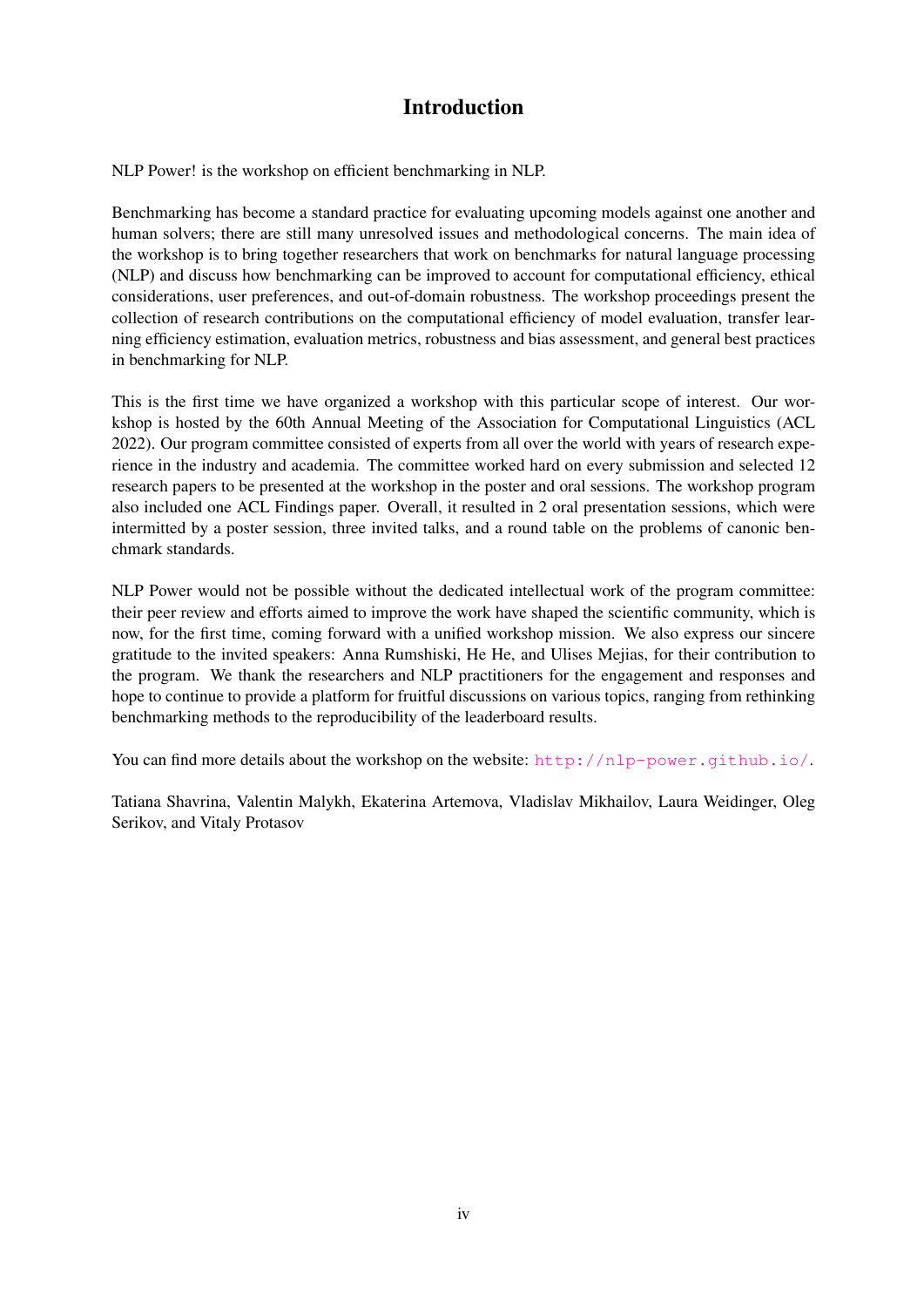## Organizing Committee

#### Program Chairs

Tatiana Shavrina, AIRI, SberDevices Valentin Malykh, Huawei Ekaterina Artemova, HSE University, Huawei Vladislav Mikhailov, SberDevices, HSE University Oleg Serikov, AIRI, HSE University Vitaly Protasov, AIRI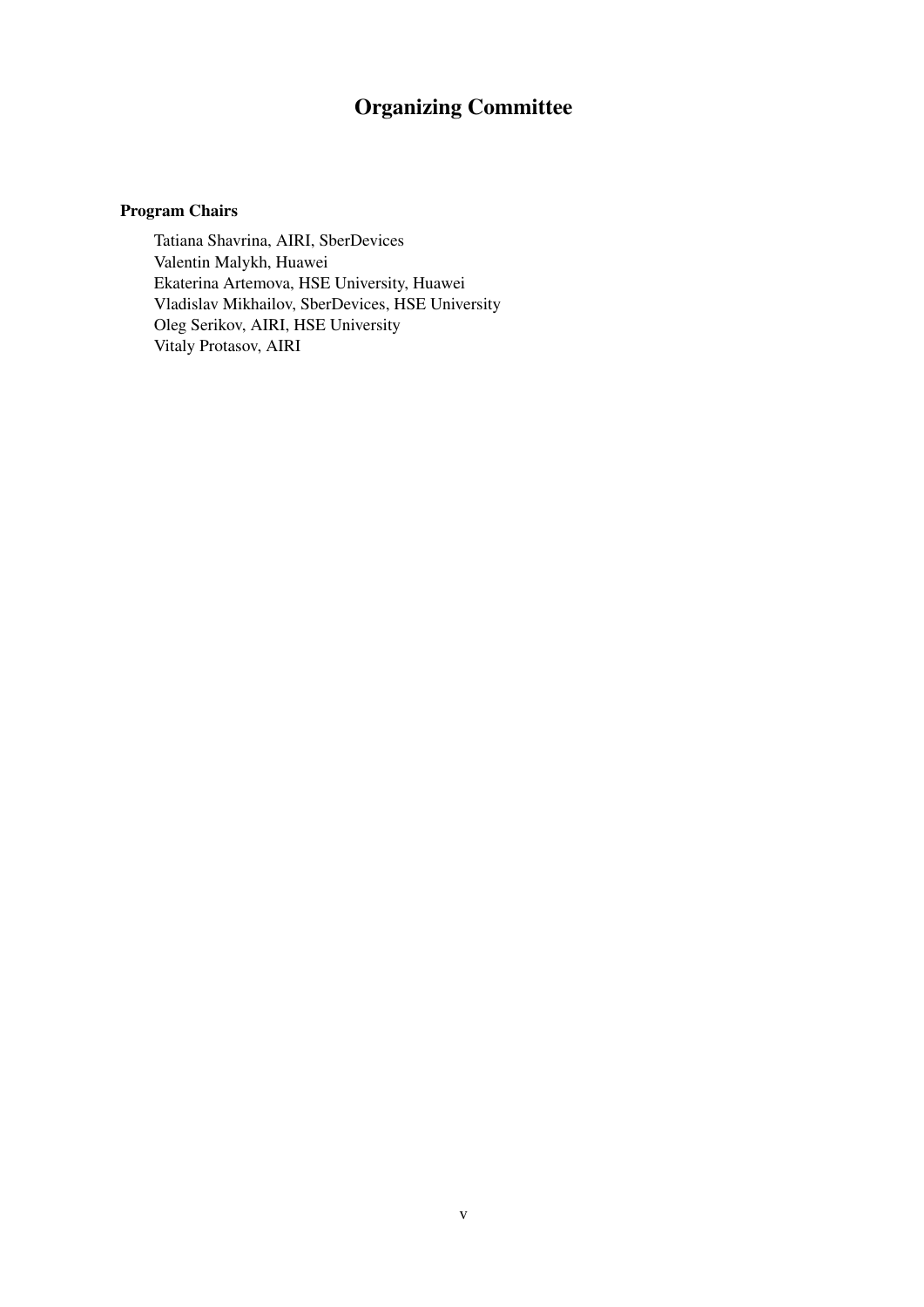### Program Committee

#### Senior Program Committee

Jürgen Schmidhuber, Swiss AI Lab IDSIA, USI, SUPSI

#### Program Committee

Laura Weidinger, DeepMind Leonid Zhukov, AIRI Mikhail Burtsev, AIRI Nitish Hemant Joshi, CILVR / ML2 Richard Yuanzhe Pang, CILVR / ML2 Adaku Uchendu, Penn State University Ilya Kuznetsov, TU Darmstadt Anastasia Bonch-Osmolovskaya, HSE University Andrey Kravchenko, Oxford University Daniel Karabekyan, HSE University Preslav Nakov, QCRI Suresh Manandhar, Wiseyak, USA Piotr Piekos, DeepMind Olga Lyashevskaya, Vinogradov IRL RAS, HSE University Arjun Akula, Google Research

#### Secondary Reviewers

Tatiana Shavrina, AIRI, SberDevices Maria Tikhonova, HSE University, SberDevices Dina Pisarevskaya, QMUL

#### Invited Speakers

Ulises A. Mejias, SUNY Oswego Anna Rumshisky, UMASS, Amazon He He, CILVR / ML2